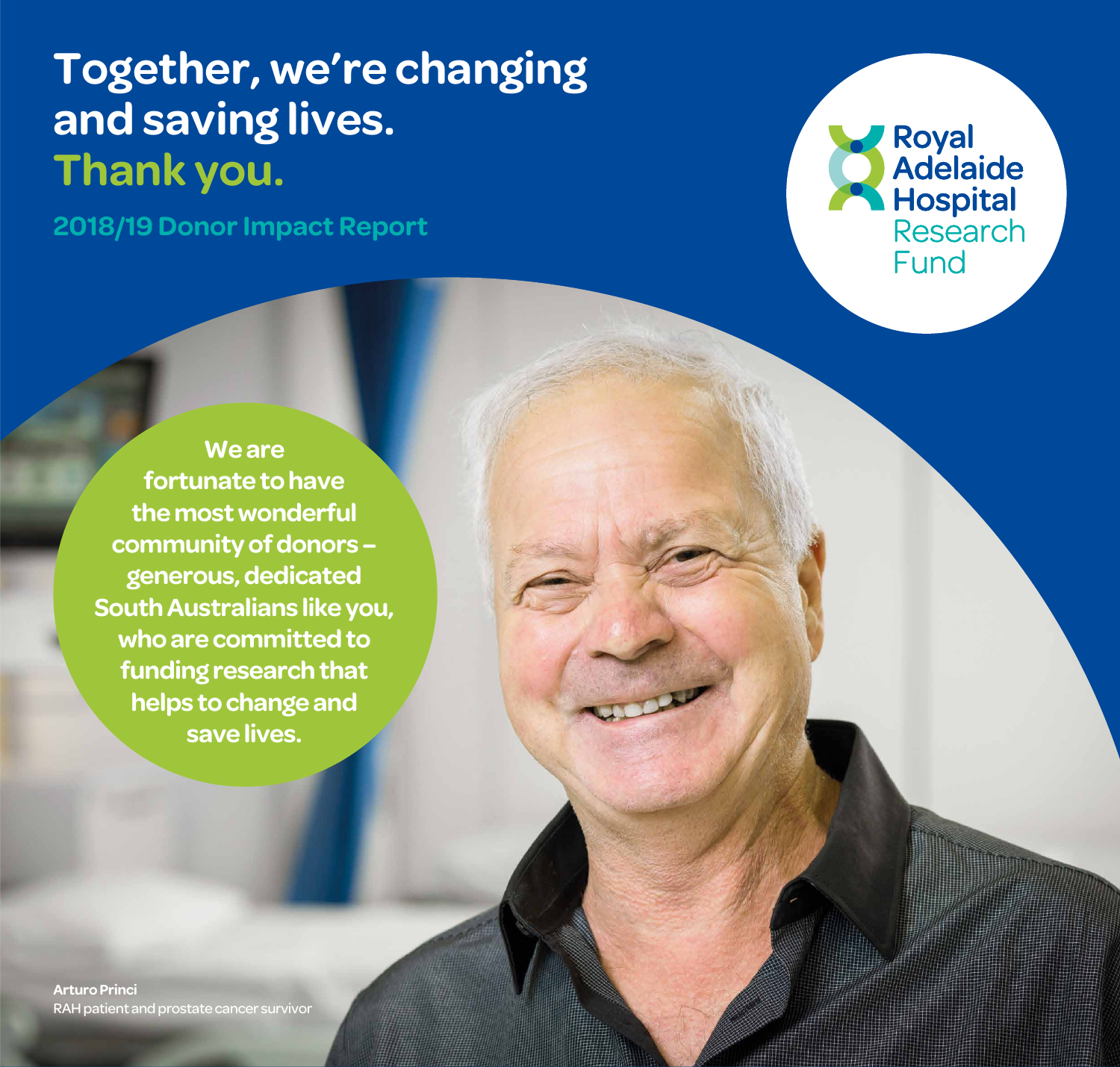# **How you've made an impact.**



**Extraordinary generosity**

**3,398**

**donors helped raise more than**

**\$3.4M**

## **A lasting impact**

**We were honoured to receive**

**55 bequest payments from**

**26 estates**



### **Investing in future research**

**RAH Research Fund funded** 

**15 scholarships, grants and fellowships**



**Valued support from within the RAH community** 

**Personal donations from RAH private practitioners of** 

**\$617K Regular payroll contributions from** 

> **145 staff members**



## **Growing community support**

**We welcomed** 

**644**

**new donors and we thank the** 

**208**

**members of our monthly regular giving program** 

**241 RAH Research Projects** 

**83 new**

**158 current**

### **Areas for Research Projects**



**394 RAH clinical trials 92 new 302 current**

### **Areas for Research Projects**

**184 Cancer** 

**19 Critical Care**

**102 Medical**

**28 Renal** 

**61 Surgical**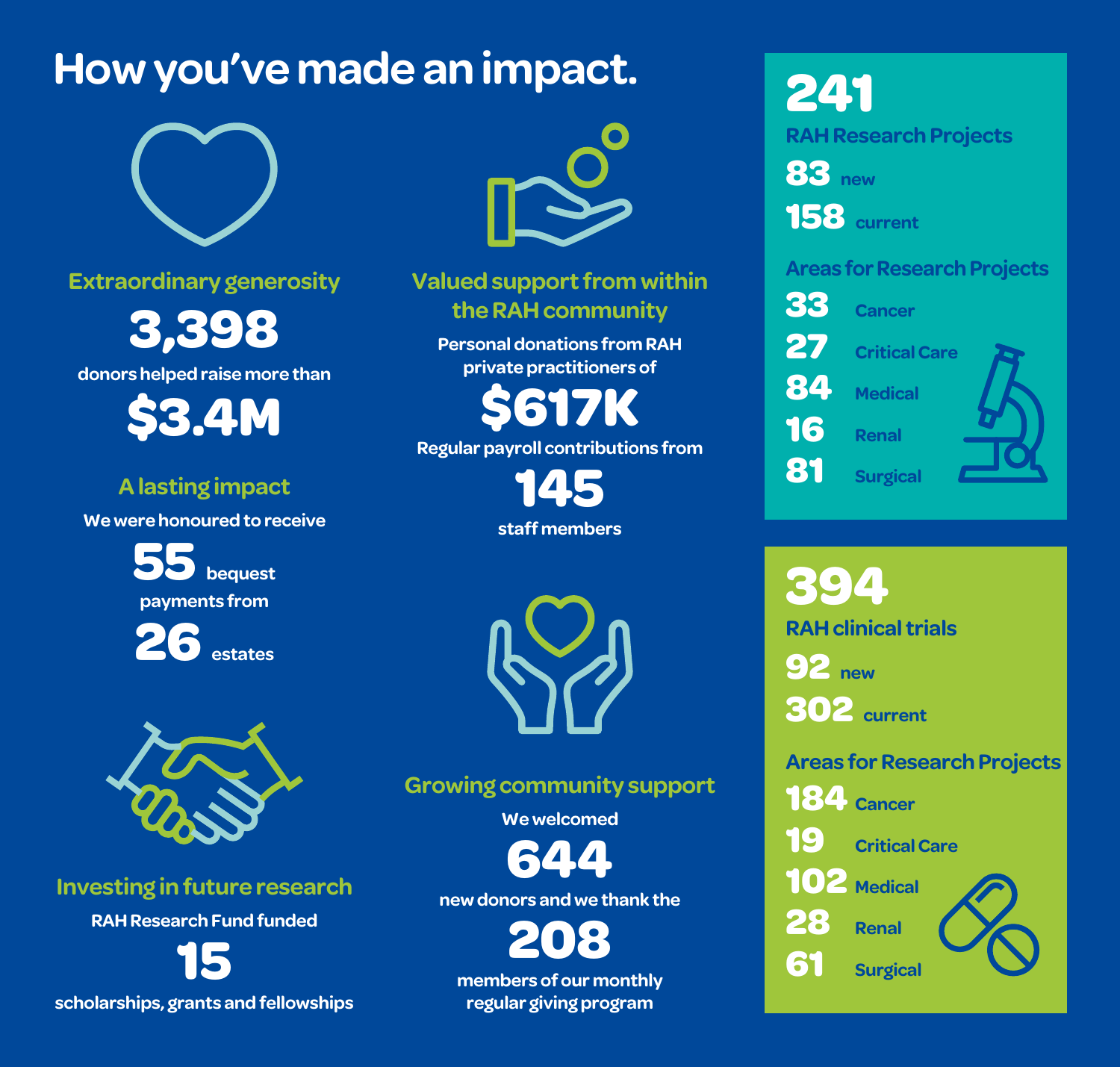**"At all times we will ensure your gift is used wisely and respectfully."**

**Lesley Dwyer**  CEO Central Adelaide Local Health Network (CALHN)

## **Governance**

**It's important to us that your precious gift goes exactly where you wish it to go – helping our researchers find medical breakthroughs to help people suffering from terrible diseases such as cancer, heart disease, lung disease, renal disease, dementia, to name but a few.** 

By law, all donations received by the RAH Research Fund must be vested with the Health Services Charitable Gift Board (HSCGB), an independent body that receives and invests the donated funds from Public Health Entities. Researchers then need to apply under strict guidelines for funding of nominated research projects, services and equipment. This provides the highest level of governance and means your generous donations will only be used for the purposes that you intended.

# **Research in the spotlight**

**Your kindness has helped advance innovative, life-changing research projects.**



#### **Inflammatory Bowel Disease**

Professor Jane Andrews, Head of Inflammatory Bowel Disease Service is pioneering work in the Department of Gastroenterology and Hepatology, providing critical mental health support for chronic sufferers of Inflammatory Bowel Disease (IBD). **Your donations** have enabled a part-time psychologist to provide timely support to inpatients at their most sick and vulnerable, and ensures continuity of mental health support for outpatients.







### **Acquired Brain Injury**

**Thanks to you**, researcher Dr Maggie Killington and her team at South Australia Brain Injury Rehabilitation Services, Hampstead Rehabilitation Centre continue to investigate the journey travelled by children and their parents after one parent has suffered an Acquired Brain Injury. The project is developing resources and technology to support families, testing resource suitability and conducting an efficacy study to support knowledge transfer to clinicians.

#### **Rare cancers**

The RAH, in conjunction with SA Pathology, launched a new South Australian study in partnership with the Australian Genomic Cancer Medicine Program, an Australia-wide research project to improve the diagnosis and treatment of rare cancers. **Your support** has added specialist researchers to the team providing new treatment opportunities and new hope for people battling rare cancers.

#### **Prostate cancer**

**Thanks to your generous donations,** Dr John Bolt is delighted to share his new plans to expand the Urology Unit at the RAH. Dr Bolt will add an additional Research Fellowship position, to further support the health and wellbeing of South Australian men diagnosed with prostate cancer. The fellow will be able to undertake new, in depth study protocols to develop tailored treatment plans, improve treatment outcomes and save more lives.